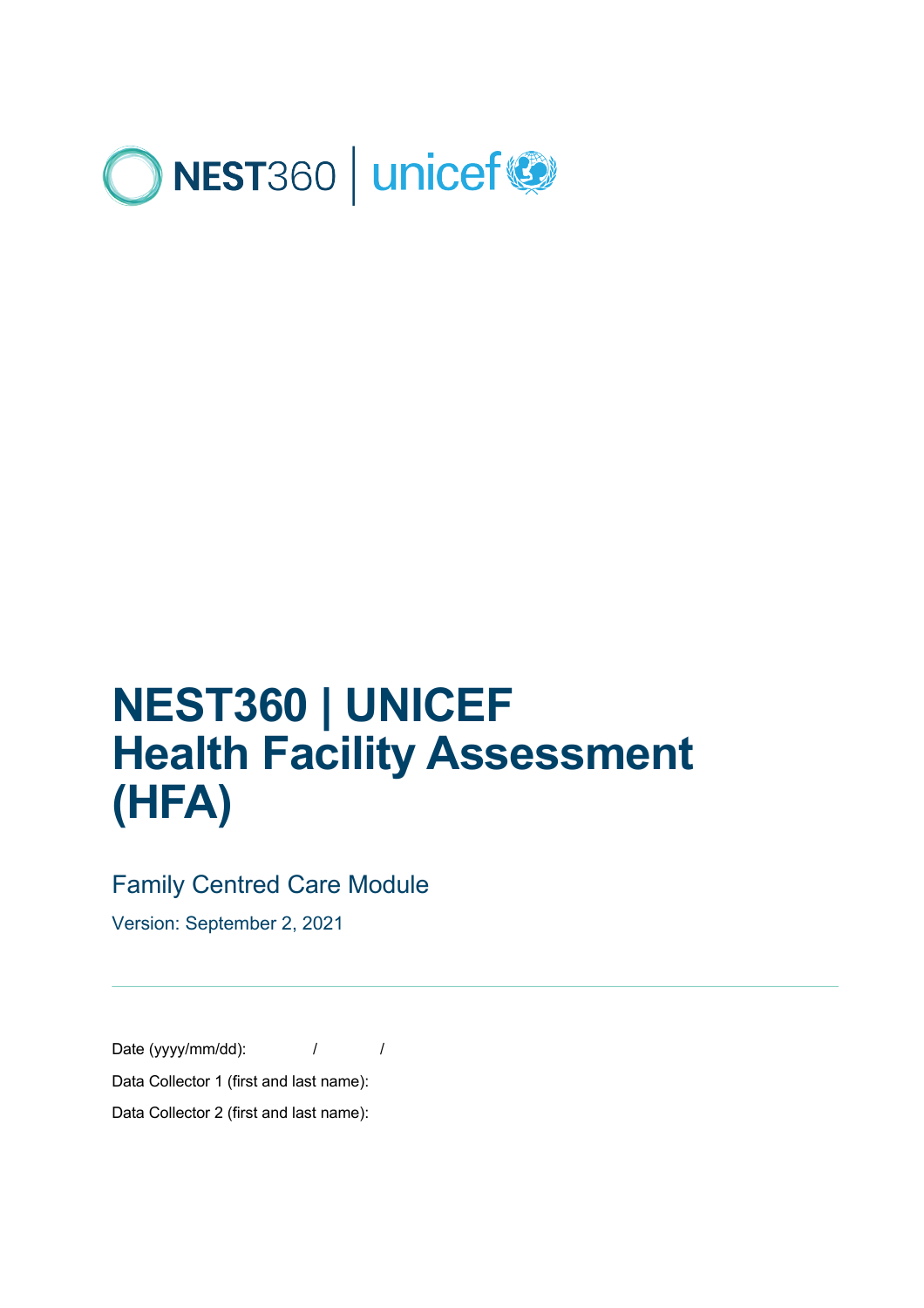### Module Overview for Family Centred Care

**Section 1: Policies and Training** (Nurse in charge**) Section 2: Patient Satisfaction (Nurse in charge) Section 3: Family Involvement** (Nurse in charge) **Section 4: Infrastructure** (Nurse in charge)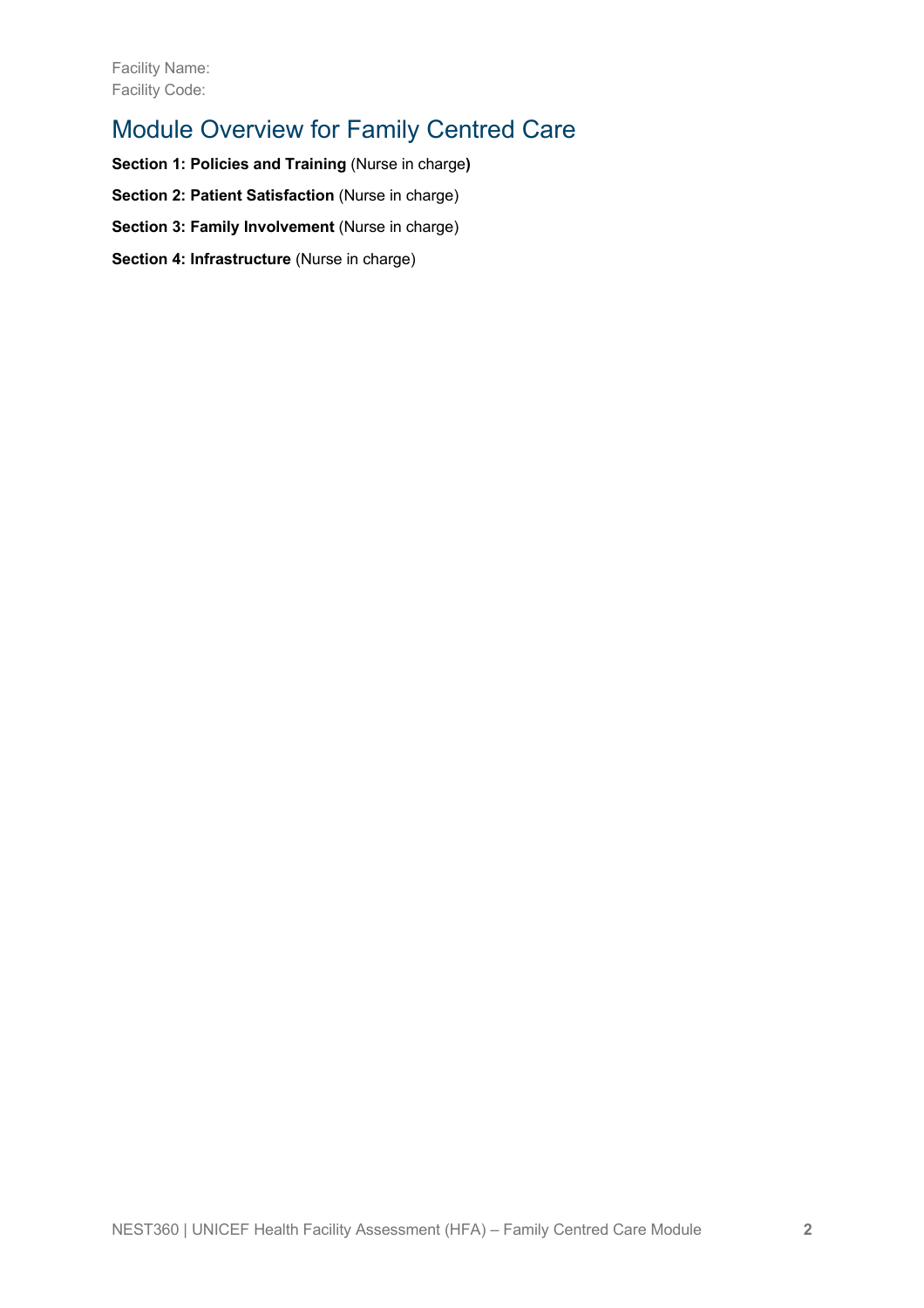### Section 1. Policies and Training

**Instructions:** Please have all participants fill in their names and positions below, before completing the following forms in *Section 1. Policies and Training*.

| Respondents                           |                            |
|---------------------------------------|----------------------------|
| Respondent Name (first and last name) | <b>Respondent Position</b> |
|                                       |                            |
| Respondent Name (first and last name) | <b>Respondent Position</b> |
|                                       |                            |
| Respondent Name (first and last name) | <b>Respondent Position</b> |
|                                       |                            |
| Respondent Name (first and last name) | <b>Respondent Position</b> |
|                                       |                            |
| Respondent Name (first and last name) | <b>Respondent Position</b> |
|                                       |                            |
| Respondent Name (first and last name) | <b>Respondent Position</b> |
|                                       |                            |
| Respondent Name (first and last name) | <b>Respondent Position</b> |
|                                       |                            |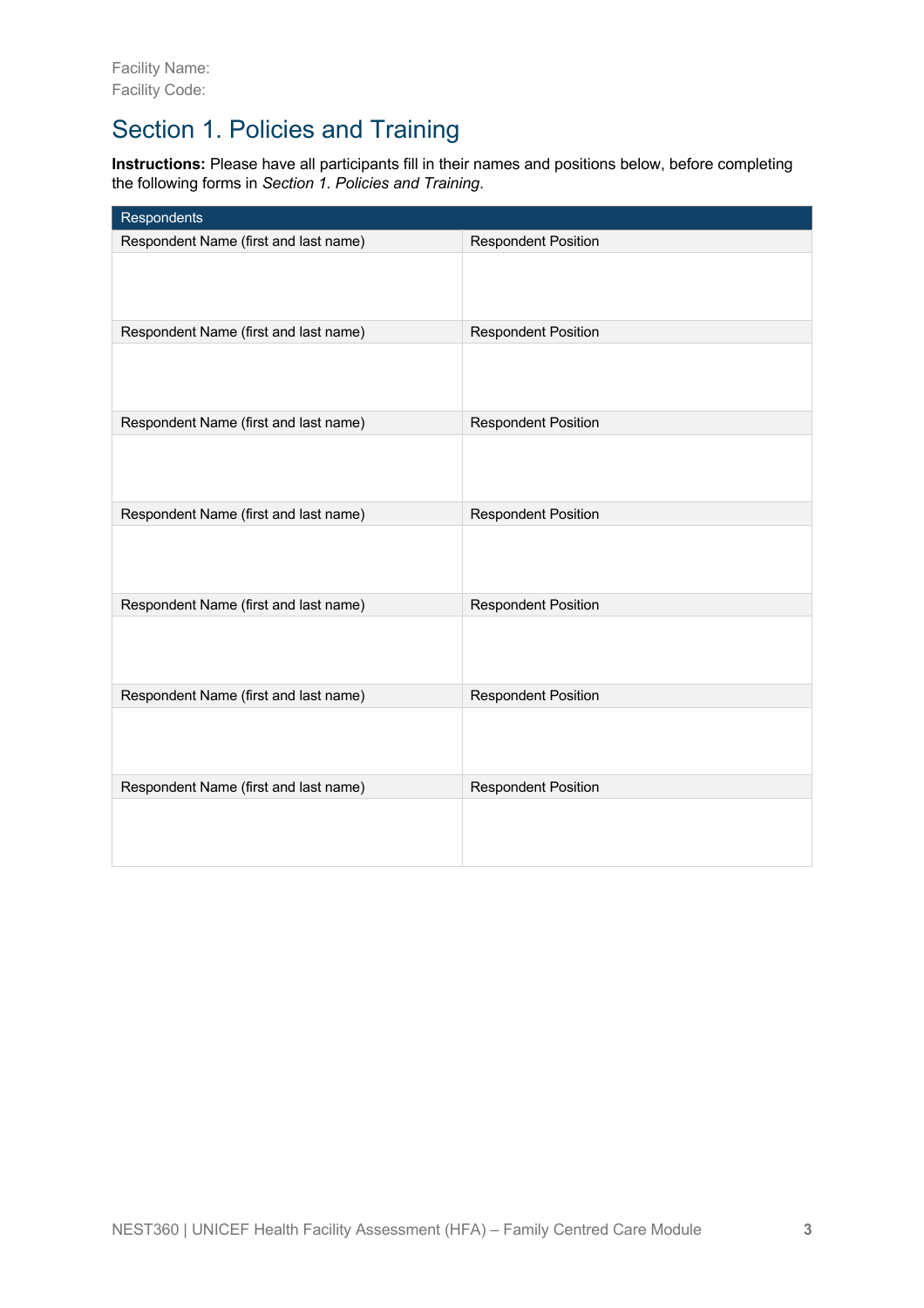## Section 1. Policies and Training

**Instructions:** Address these questions to the nurse in charge. Please ask the nurse in charge if the following guidelines for respectful and family-centred care are available. If a guideline is available, continue to ask if it is easily accessible. All guidelines must be seen in order to select "Yes" to being available and to being easily accessible. In order to select "Yes" to easily accessible the nurse must know where the guideline is stored and able to retrieve it quickly. Note that some of these guidelines might be found on the labour and delivery ward. If any guideline is part of a larger protocol, that counts as being available. For some questions, you will need to observe specific items/spaces at the facility.

#### **Prompt: I'd like to ask you a few questions about the facility's policies and training for respectful and family centred care.**

| No.  | Does the facility have the following?                                                                                                                                                                   | Available<br>and easily<br>accessible | Available but<br>not easily<br>accessible | Not available |
|------|---------------------------------------------------------------------------------------------------------------------------------------------------------------------------------------------------------|---------------------------------------|-------------------------------------------|---------------|
| 1.01 | Unnecessary interventions quidelines                                                                                                                                                                    |                                       |                                           | ( )           |
| 1.02 | Guidelines for management of newborns<br>suspected of being maltreated                                                                                                                                  |                                       |                                           |               |
| 1.03 | Pain assessment and management guidelines                                                                                                                                                               |                                       |                                           | ∩             |
| 1.04 | Minimising separation of newborns from<br>mothers/caretakers guidelines<br>(This could include 24-hour access for carers, no<br>interruption during ward rounds, shift changes<br>and care procedures.) |                                       |                                           |               |
| 1.05 | Discharge protocol<br>(This could include a pre-discharge baby check,<br>a comprehensive discharge management plan<br>and arranging follow-up as required.)                                             |                                       |                                           |               |
| 1.06 | Developmental follow-up protocol                                                                                                                                                                        |                                       |                                           |               |

| No.  | Item                                                                                                                                              | Response                                                                                                                                                                                                                                                                                          |
|------|---------------------------------------------------------------------------------------------------------------------------------------------------|---------------------------------------------------------------------------------------------------------------------------------------------------------------------------------------------------------------------------------------------------------------------------------------------------|
| 1.07 | Are there any formal policies (e.g., special<br>grieving area etc.) around supporting families<br>of a child who dies?<br>(Select all that apply) | Guidelines for staff supporting bereaved<br>families<br>Protected grieving area<br>Counselling services<br>Chaplaincy services<br>Parent support groups<br>Community support groups<br>Written support information (e.g., phone<br>number) for bereaved families<br>None<br>Other (specify below) |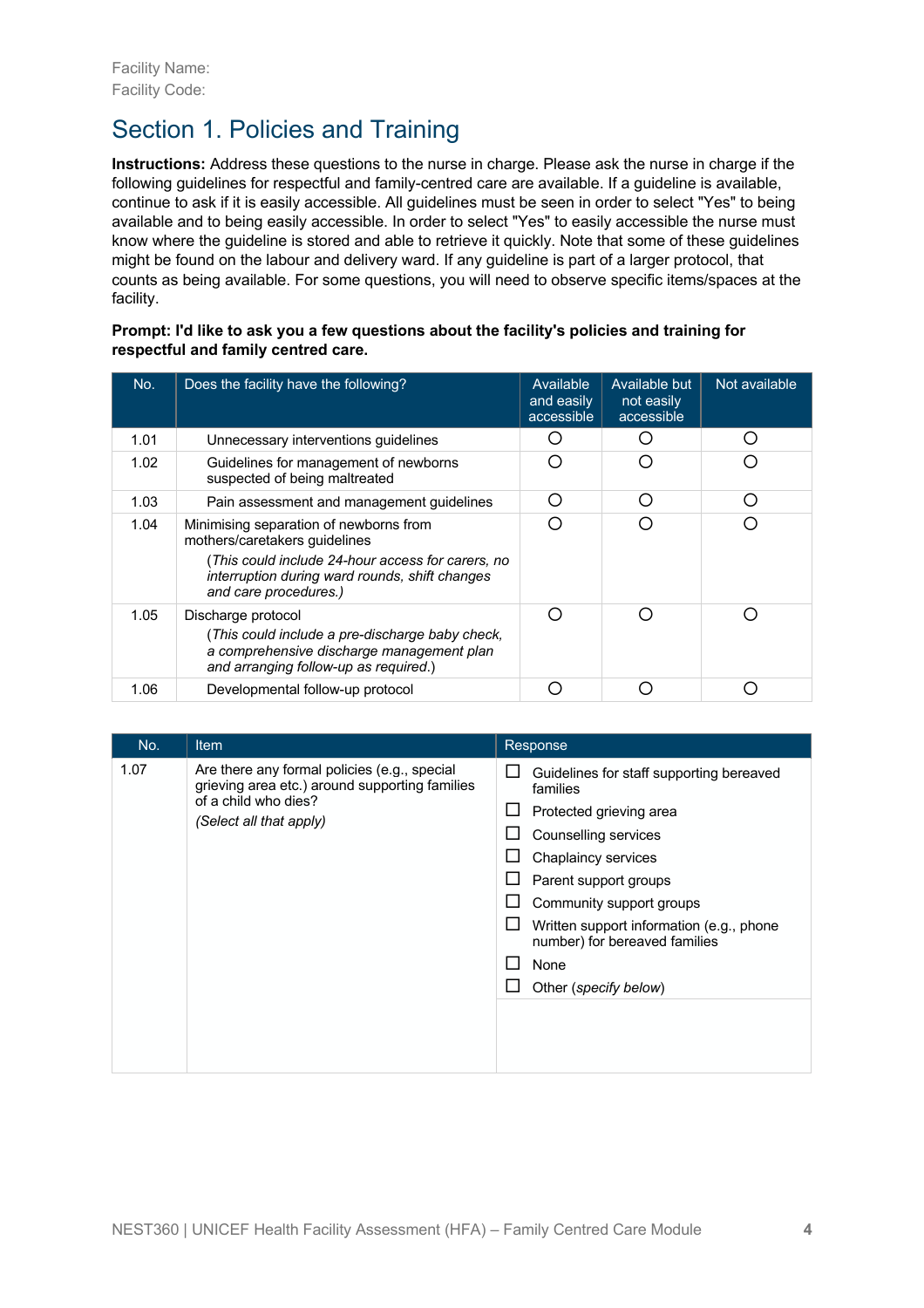| No.  | <b>Item</b>                                                                                                  | Response                                                                                                                                                                                                                                                                                                                                                                                                                                                            |
|------|--------------------------------------------------------------------------------------------------------------|---------------------------------------------------------------------------------------------------------------------------------------------------------------------------------------------------------------------------------------------------------------------------------------------------------------------------------------------------------------------------------------------------------------------------------------------------------------------|
| 1.08 | Are there specific respectful and/or family-<br>centred care trainings for staff?<br>(Select all that apply) | Training in family-centred care<br>Training in Kangaroo Mother Care (KMC)<br>Training in legal and medical ethical<br>principles of autonomy, informed consent,<br>confidentiality and privacy<br>Training and refresher sessions in end-of-<br>life and bereavement care<br>Training and refresher sessions on<br>screening, protecting and managing<br>newborns with evidence of maltreatment.<br>including neglect and violence<br>None<br>Other (specify below) |

| Comments |  |  |
|----------|--|--|
|          |  |  |
|          |  |  |
|          |  |  |
|          |  |  |
|          |  |  |
|          |  |  |
|          |  |  |
|          |  |  |
|          |  |  |
|          |  |  |
|          |  |  |
|          |  |  |
|          |  |  |
|          |  |  |
|          |  |  |
|          |  |  |
|          |  |  |
|          |  |  |
|          |  |  |
|          |  |  |
|          |  |  |
|          |  |  |
|          |  |  |
|          |  |  |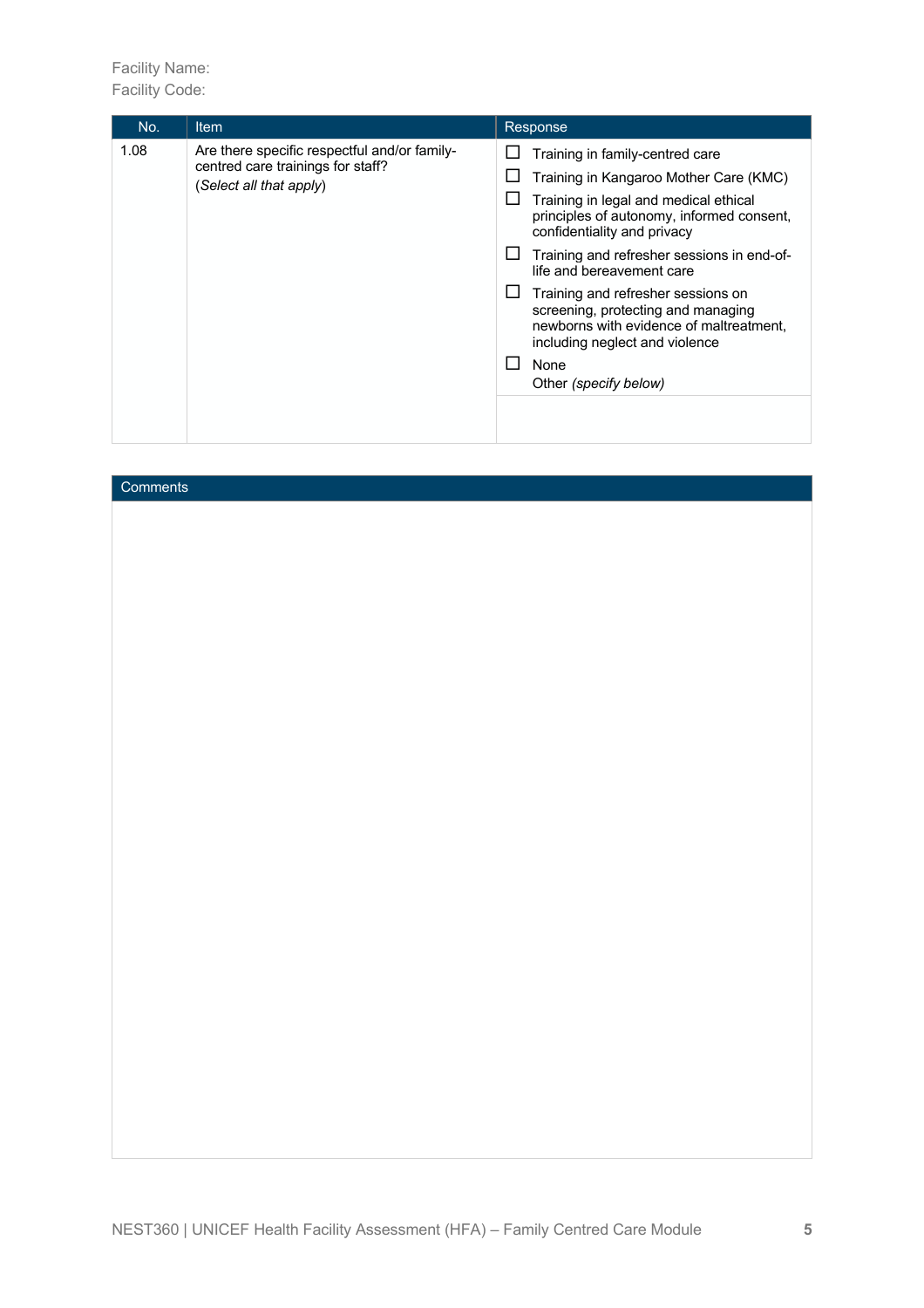#### Section 2. Patient Satisfaction

**Instructions:** Direct these questions to the nurse in charge. For some questions, you will need to observe specific items/spaces at the facility.

| No.  | <b>Item</b>                                                                                                                                                                                                                                                                | Response                                                                                                   |
|------|----------------------------------------------------------------------------------------------------------------------------------------------------------------------------------------------------------------------------------------------------------------------------|------------------------------------------------------------------------------------------------------------|
| 2.01 | What mechanisms, if any, exist to voice grievances or provide<br>feedback to the health facility?<br>(Select all that apply)                                                                                                                                               | None<br>Anonymous survey<br>Suggestion box<br>Hotline<br>Ombudsman<br>Exit survey<br>Other (specify below) |
| 2.02 | Does facility routinely perform patient satisfaction surveys on<br>the services offered at the facility?<br>Routinely is defined as occurring at regular intervals throughout<br>the year (e.g., daily, weekly, monthly, quarterly) and must be<br>done at least annually. | Yes<br>Ω<br>No                                                                                             |

#### **Comments**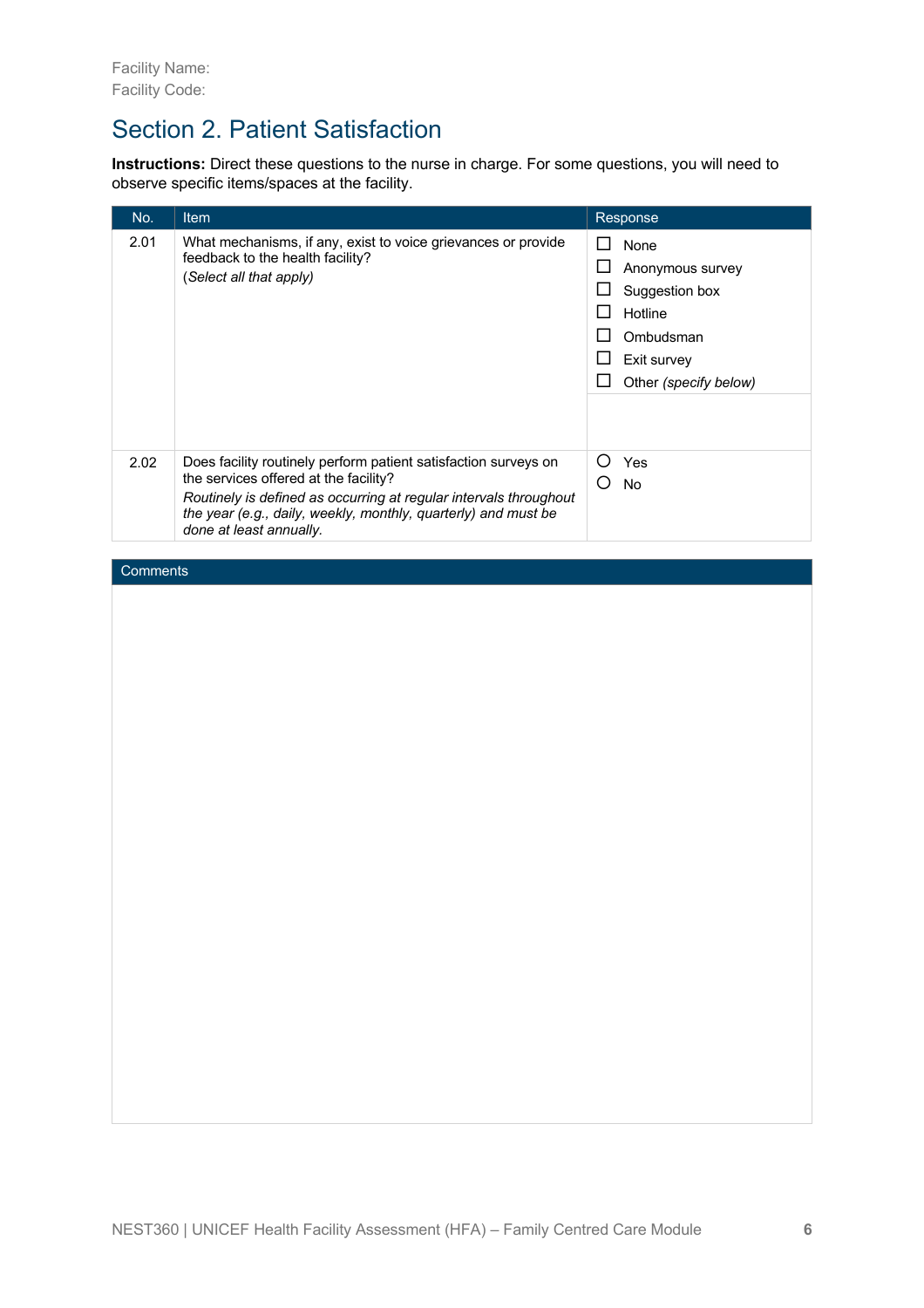### Section 3. Family Involvement

**Instructions:** Direct these questions to the nurse in charge.

| No.  | Item                                                                                                                                                                                                                                                     | Response                                                                                                            |
|------|----------------------------------------------------------------------------------------------------------------------------------------------------------------------------------------------------------------------------------------------------------|---------------------------------------------------------------------------------------------------------------------|
| 3.01 | How is information shared with parents about their child's<br>condition?<br>(Select all that apply)                                                                                                                                                      | None<br>Verbally<br>Written<br>Other (specify below)                                                                |
| 3.02 | Do parents receive formal counselling about their child's<br>condition before discharge or a training programme on discharge<br>to help them become confident carers?<br>(This can include a comprehensive discharge management plan<br>with follow-up.) | Ω<br>Yes<br>◯<br>No<br>Ω<br>Unknown                                                                                 |
| 3.03 | Which of the following activities are family members allowed to<br>do on their sick neonate whilst in hospital?<br>(Select all that apply)                                                                                                               | None<br>$\sim$<br><b>Bathing</b><br>$\mathsf{L}$<br>Feeding<br>Turning<br>Changing nappies<br>Other (specify below) |

#### **Comments**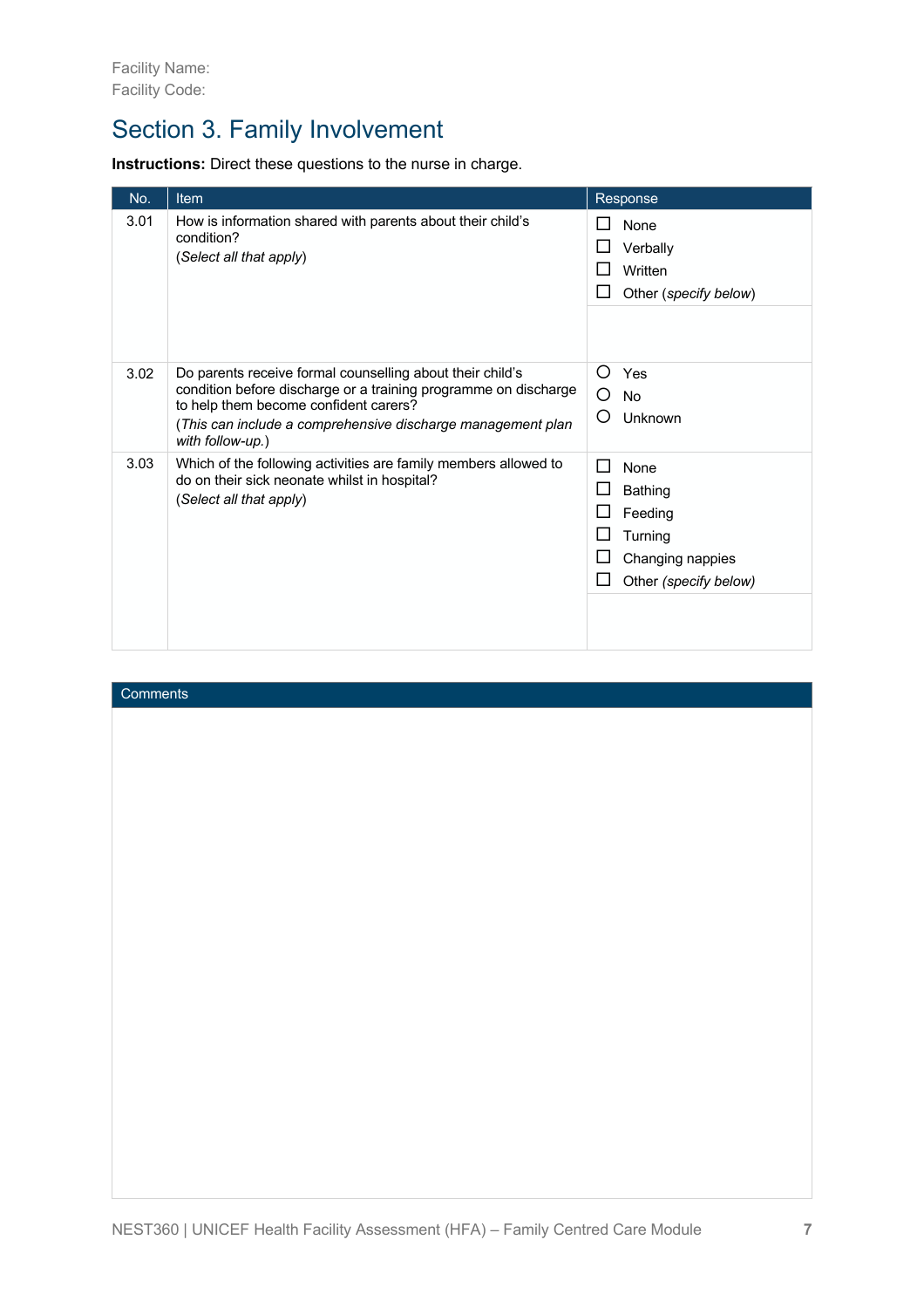#### Section 4. Infrastructure

**Instructions:** Direct these questions to the nurse in charge. For some questions, you will need to observe specific items/spaces at the facility.

| No.  | Item                                                                                                                                                                                                                           | Response                                                                                                                              | Skip To                    |
|------|--------------------------------------------------------------------------------------------------------------------------------------------------------------------------------------------------------------------------------|---------------------------------------------------------------------------------------------------------------------------------------|----------------------------|
|      | <b>Sitting and Sleeping Arrangements</b>                                                                                                                                                                                       |                                                                                                                                       |                            |
| 4.01 | Is there a rooming-in facility within the neonatal unit<br>with a place (e.g., chair, bench, not on the floor) for<br>mothers to sit? (Select one)<br>(This refers to the neonatal unit and not the KMC or<br>postnatal unit.) | O<br>In the unit by the cot<br>O<br>In the unit NOT by the cot<br>O<br>No                                                             |                            |
| 4.02 | Is there a rooming-in facility within the neonatal unit<br>with sleeping arrangements for mothers?<br>(This refers to the neonatal unit and not the KMC or<br>postnatal unit.)                                                 | O<br>Yes<br>O<br><b>No</b><br>O<br>Yes, but not observed                                                                              | If "No", 4.04              |
| 4.03 | What type of sleeping arrangements are there for<br>mothers?<br>(Select all that apply)                                                                                                                                        | □<br>Flat bed<br>□<br>Bed with adjustable head<br>ப<br>Mattress on the ground<br>□<br>Mat on the ground<br>□<br>Other (specify below) |                            |
| 4.04 | Where are mothers with babies in the neonatal unit<br>housed?<br>(Select all that apply)<br>(A maternal shelter is a place for mothers who have<br>already given birth to stay near their neonates.)                           | ப<br>Neonatal unit<br>ப<br>Paediatric ward<br>П<br>Postnatal unit<br>□<br>Maternal shelter<br>□<br>Other (specify below)              |                            |
|      |                                                                                                                                                                                                                                |                                                                                                                                       |                            |
|      | <b>Visitors/Waiting Area</b>                                                                                                                                                                                                   |                                                                                                                                       |                            |
| 4.05 | Is there a dedicated waiting area for visitors/family<br>for babies in the neonatal unit that is near or in front<br>of the neonatal unit?                                                                                     | O<br>Yes<br>O<br>No                                                                                                                   | If "No", 4.11              |
| 4.06 | Where is the dedicated waiting area for visitors<br>located? (Select one)                                                                                                                                                      | Ő<br>At the entrance to the<br>neonatal unit<br>Elsewhere in the facility<br>Ő                                                        |                            |
| 4.07 | Is the waiting area for visitors a separate area or a<br>hallway? (Select one)                                                                                                                                                 | Separate area<br>O<br>Hallway                                                                                                         |                            |
| 4.08 | Are there seating arrangements (e.g., chairs, bench,<br>not the floor) in the waiting area?                                                                                                                                    | O<br>Yes<br>O<br>No                                                                                                                   |                            |
| 4.09 | For observation only: Given the number of visitors<br>in the waiting area, is the seating adequate right<br>now? (Select one)<br>(Adequate means everyone can sit.)                                                            | O<br>Adequate seating<br>O<br>Some seating, but not<br>enough<br>O<br>No seating                                                      |                            |
| 4.10 | For observation only: How many people are in the<br>waiting area right now?                                                                                                                                                    | Number:                                                                                                                               |                            |
| 4.11 | Are mothers/caretakers allowed into the unit at all<br>times or only specific times? (Select one)                                                                                                                              | Ő<br>At all times<br>O<br>Specific times                                                                                              | lf<br>"all times",<br>4.14 |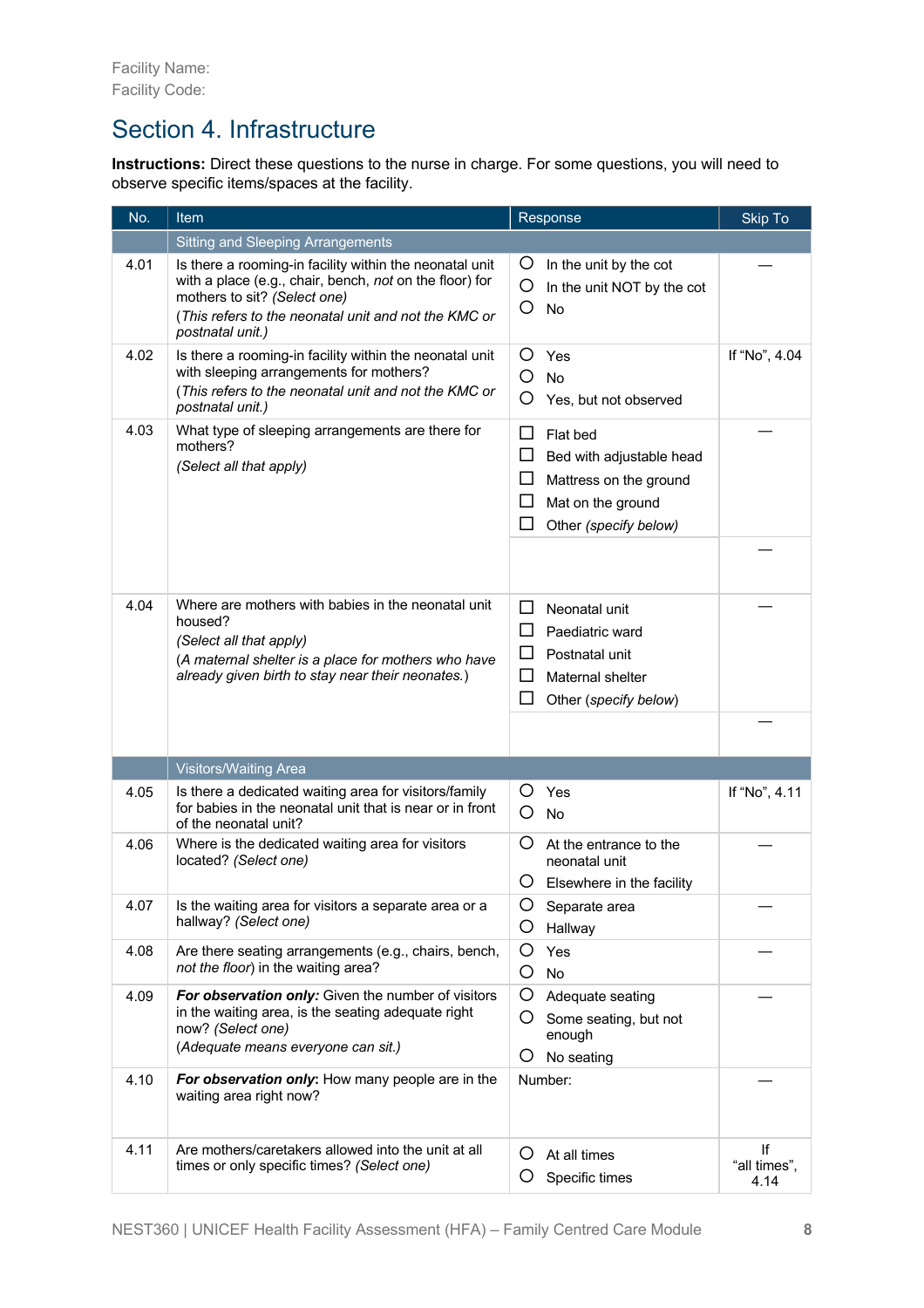| No.  | Item                                                                                                                                            | Response                                                                                                        | <b>Skip To</b> |
|------|-------------------------------------------------------------------------------------------------------------------------------------------------|-----------------------------------------------------------------------------------------------------------------|----------------|
| 4.12 | At what time intervals are mothers allowed in the<br>unit? (Select one)                                                                         | Every 2 hours<br>O<br>Every 3 hours<br>$\circ$<br>Other (specify below)<br>O                                    |                |
| 4.13 | For what activities are mothers allowed in the unit?<br>(Select all that apply)                                                                 | $\Box$<br>None<br>ப<br>Bathing<br>Feeding<br>When crying<br>□<br>Changing nappies<br>□<br>Other (specify below) |                |
| 4.14 | Have there been any changes to mother/caretaker<br>visiting hours due to COVID-19?                                                              | Ő<br>Yes<br>O<br><b>No</b>                                                                                      | If "No", 4.15  |
| 4.15 | If yes, please explain any changes due to COVID-<br>19.                                                                                         |                                                                                                                 |                |
|      | <b>Milk</b>                                                                                                                                     |                                                                                                                 |                |
| 4.16 | Is there a dedicated area for preparing milk/feeds<br>(e.g., expressed breast milk, fortified breast milk,<br>formula, other milk) for neonates | O<br>Yes<br>O<br>No<br>O<br>Yes, but not observed                                                               |                |
| 4.17 | Is there a separate space (e.g., separate room,<br>curtain) within the neonatal unit that allows for<br>mothers to express milk privately?      | O<br>Yes<br>O<br><b>No</b><br>O<br>Yes, but not observed                                                        |                |
| 4.18 | Is there refrigerated storage space for mothers to<br>store expressed milk?                                                                     | O<br>Yes<br>O<br>No<br>O<br>Yes, but not observed                                                               | If "No", 4.20  |
| 4.19 | Is the refrigerated expressed milk labelled?                                                                                                    | O<br>Yes<br>Ο<br>No<br>Ο<br>Yes, but not observed                                                               |                |
| 4.20 | Is there a human milk bank anywhere in the facility?                                                                                            | O<br>Yes<br><b>No</b><br>Ő<br>O<br>Yes, but not observed                                                        |                |
|      | <b>Other Areas for Families</b>                                                                                                                 |                                                                                                                 |                |
| 4.21 | Is there a specific private space for counselling<br>within the neonatal unit?                                                                  | O<br>Yes, with curtains<br>Ő<br>Yes, separate room<br>O<br>None<br>O<br>Yes, but not observed                   |                |
| 4.22 | Is there a space and equipment for mothers to<br>cook?                                                                                          | O<br>Yes<br>O<br>No                                                                                             |                |
| 4.23 | Is there a separate/designated "eating area" for<br>mothers/caretakers?                                                                         | O<br>Yes<br>O<br>No                                                                                             |                |
| 4.24 | Are breastfeeding mothers provided with high-<br>quality and nutritious meals?                                                                  | O<br>Yes<br>O<br><b>No</b><br>O<br>Unknown                                                                      |                |
| 4.25 | Are there bathing facilities for mothers/caretakers to<br>use?                                                                                  | O<br>Yes<br>O<br>No<br>O<br>Yes, but not observed                                                               | If "No", 4.27  |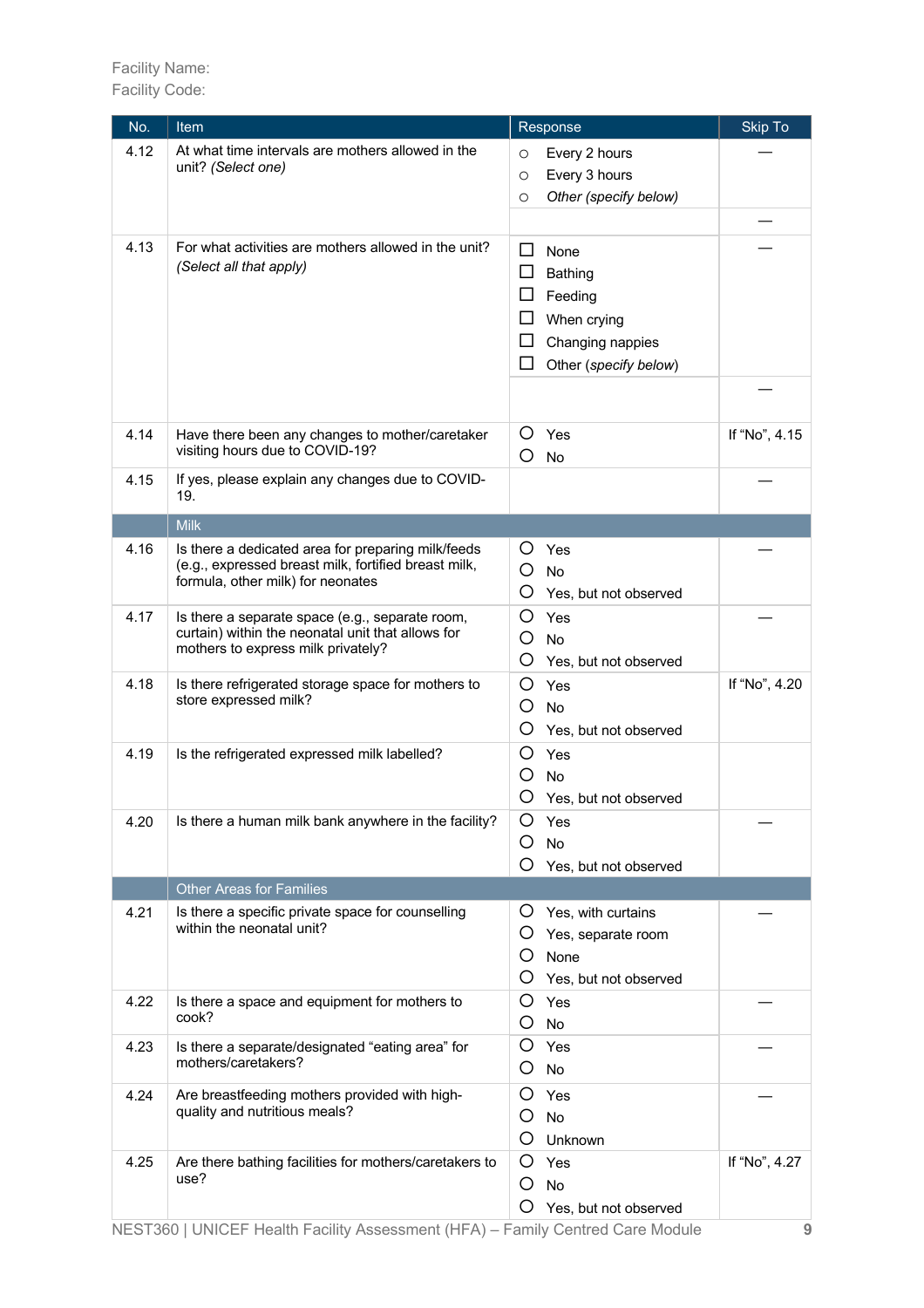| No.  | Item                                                                  | Response                                          | <b>Skip To</b> |
|------|-----------------------------------------------------------------------|---------------------------------------------------|----------------|
| 4.26 | Which family members are permitted to use the                         | ΙI<br>Mother                                      |                |
|      | bathing facilities?<br>(Select all that apply)                        | □<br>Father                                       |                |
|      |                                                                       | ΙI<br>Grandmother                                 |                |
|      |                                                                       | □<br>Caretaker/guardian                           |                |
|      |                                                                       | □<br>Other (specify below)                        |                |
|      |                                                                       |                                                   |                |
|      |                                                                       |                                                   |                |
| 4.27 | Is there a rota of times the bathing facilities are<br>cleaned?       | Ő<br>Yes                                          |                |
|      |                                                                       | O<br>No                                           |                |
|      |                                                                       | O<br>Unknown                                      |                |
| 4.28 | Is there access to laundry facilities for                             | O<br>Yes                                          |                |
|      | mothers/caretakers?                                                   | O<br><b>No</b>                                    |                |
|      |                                                                       | O<br>Yes, but not observed                        |                |
|      | <b>KMC Unit</b>                                                       |                                                   |                |
| 4.29 | Is there a KMC unit at the facility?                                  | Ő<br>Yes                                          | If "No", End   |
|      |                                                                       | O<br><b>No</b>                                    | Module         |
| 4.30 | How many beds do you have in your KMC unit?                           | Number:                                           |                |
|      |                                                                       |                                                   |                |
| 4.31 | Of the beds in the KMC unit, how many beds can sit                    | Number:                                           |                |
|      | up?                                                                   |                                                   |                |
| 4.32 | How many reclining KMC chairs do you have?                            | Number:                                           |                |
|      |                                                                       |                                                   |                |
| 4.33 | How many mothers are in the KMC unit?                                 | Number:                                           |                |
| 4.34 |                                                                       | Ő<br>Yes                                          |                |
|      | Is the space in the KMC unit adequate for the<br>volume of neonates?  | O<br>No                                           |                |
|      | (Adequate space means there is enough space for                       |                                                   |                |
|      | all babies requiring KMC)                                             |                                                   |                |
| 4.35 | Do all the beds in the KMC unit have insecticide<br>treated bed nets? | Ő<br>Yes                                          |                |
|      |                                                                       | O<br>No                                           |                |
|      | Do all the beds in the KMC unit have curtains for<br>privacy?         | O<br>Yes                                          |                |
|      |                                                                       | O<br>No                                           |                |
| 4.36 | Where do visitors meet the KMC mothers?<br>(Select all that apply)    | □<br>Separate room with<br>separate entrance      |                |
|      |                                                                       | ப<br>Separate room with                           |                |
|      |                                                                       | entrance in KMC unit                              |                |
|      |                                                                       | On the KMC unit<br>ΙI                             |                |
|      |                                                                       | ⊔<br>Postnatal unit                               |                |
|      |                                                                       | ப<br>Elsewhere at the facility<br>not on KMC unit |                |
|      |                                                                       | ப<br>Other (specify below)                        |                |
|      |                                                                       |                                                   |                |
|      |                                                                       |                                                   |                |
| 4.37 | Have there been any changes to KMC visitor policy                     | Yes<br>Ő                                          |                |
|      | due to COVID-19?                                                      | O<br>No                                           |                |
| 4.38 | If yes, please explain the changes due to COVID-                      |                                                   |                |
|      | 19.                                                                   |                                                   |                |